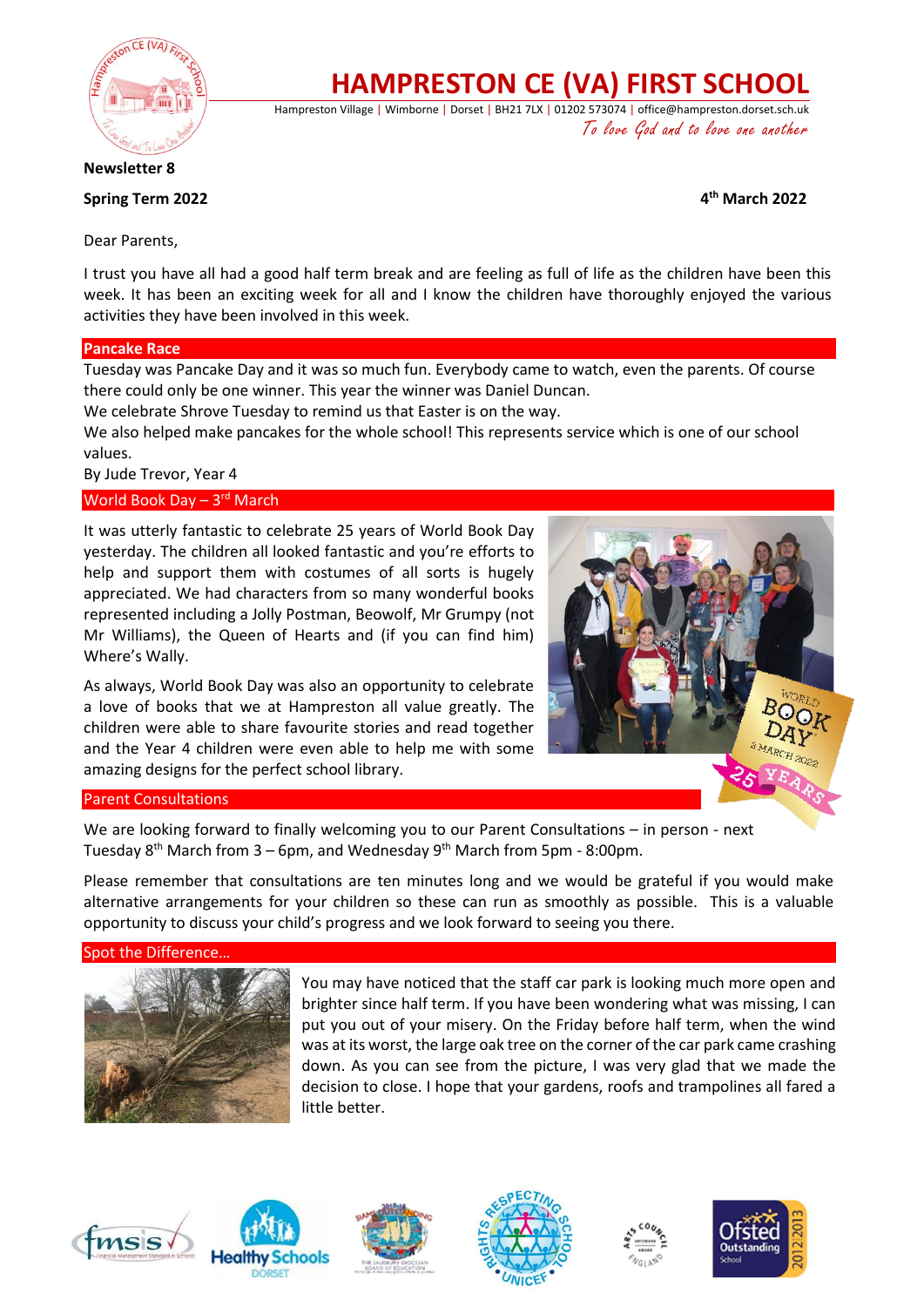#### Author Visit

On Monday 7th March we are lucky enough to have Mrs Lynda Stewart, who some of you may remember from her time with us as a teacher. Since then, she has become a published author and has developed an adorable range of books about her beloved guinea pigs! She will be coming in to read to the children on Monday 7<sup>th</sup> March and is offering the chance to buy her popular books after school. A reminder will follow.

#### Ukraine Aid

A huge thank you to everyone who has contributed so quickly to the Ukraine aid organised by some of our wonderful parents. I know that these donations have already begun their journey to help meet the needs of displaced families in Ukraine.

#### PTA Smarties Challenge

Today the PTA will once again issue their 'Smarties' challenge to children across the school – albeit slightly later than planned thanks to storm Eunice!

Each child has been given a tube of Smarties (or a delicious fruity alternative) as a gift from the PTA. However, the children now need to get busy at home, doing jobs and tasks, perhaps tidying their rooms, laying the table for dinner or even washing the dog – all to earn a little extra pocket money. This can then be saved in the Smarties tube and returned to school on Friday 11<sup>th</sup> March.

While many people decide to give up things for Lent, why not encourage your child to 'do' instead – perhaps this could be the first part of their Lent 'doing'…?

Pip-date



Many of you have been asking about Pippin and wondering how he is getting along. Today he is 8 months old and, as you can see from the picture, is doing brilliantly. He has completed his first two training courses as a puppy and we are now awaiting a place on the next available course for therapy training. Sadly, as with many things, these courses have been postponed or delayed over recent months, meaning there is now something of a wait until a place becomes available.

In the meantime, you can still keep your eyes peeled to spot him on his daily walks. If you do spot him, be sure to say hello and maybe even grab a photo for a future newsletter…



Have a brilliant weekend.

Yours sincerely,

hi Will

**Mr. T. Williams Headteacher**

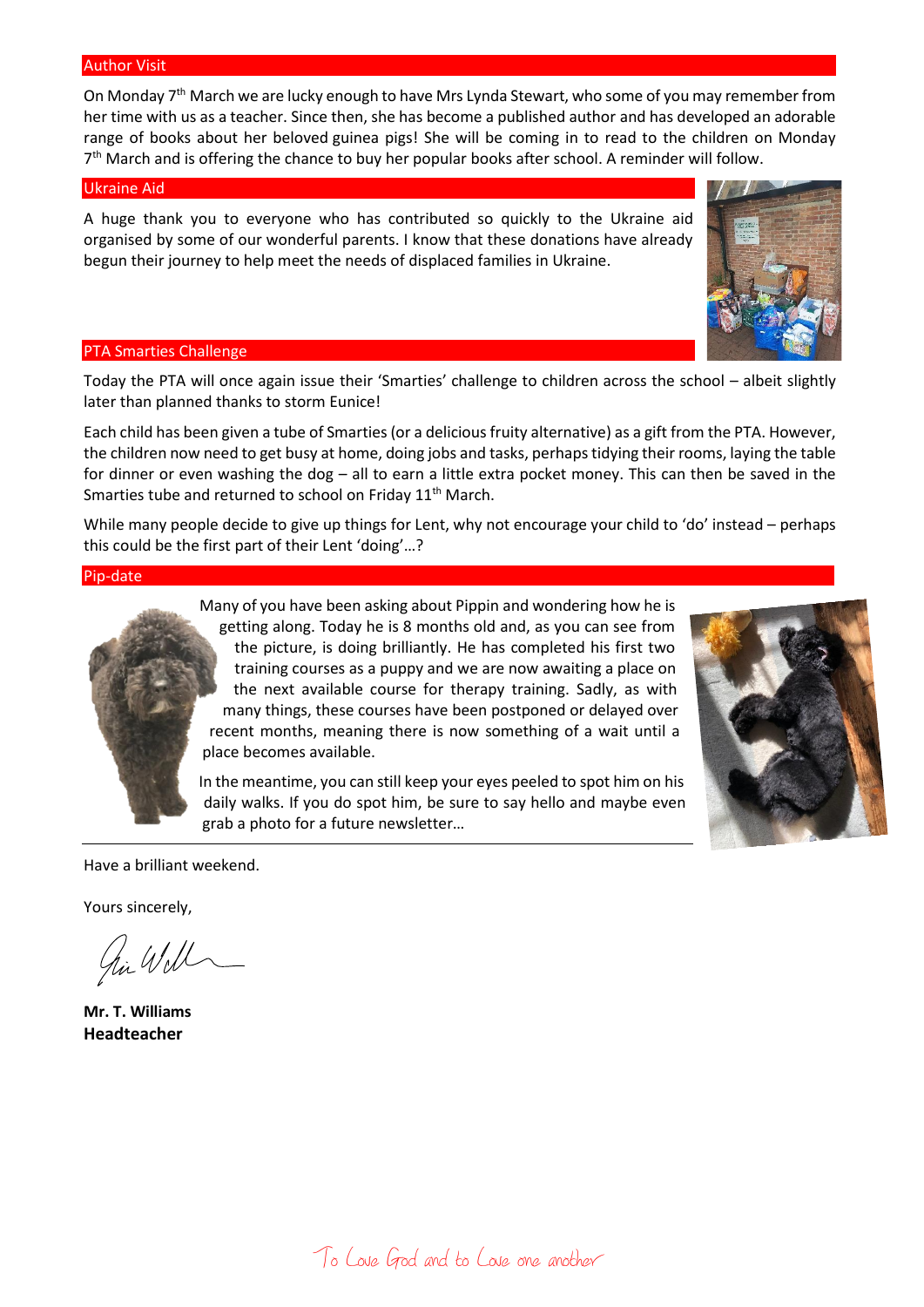# **This Week:**

To help support you at home and to spark conversations about learning, here is what the children have been covering this week.

|                              | <b>English</b>                                                                                                                                                                                                                                                                                                                                                                                                                              | <b>Mathematics</b>                                                                                                                                                                                                                                                                                                            |
|------------------------------|---------------------------------------------------------------------------------------------------------------------------------------------------------------------------------------------------------------------------------------------------------------------------------------------------------------------------------------------------------------------------------------------------------------------------------------------|-------------------------------------------------------------------------------------------------------------------------------------------------------------------------------------------------------------------------------------------------------------------------------------------------------------------------------|
| Reception                    | This week has been extremely busy but very much enjoyed<br>by the children.<br>In English, we read the story Mr Wolfs pancakes and based<br>our week's work and activities on this and Shrove Tuesday.<br>The children have written shopping lists for Mr Wolf and<br>recipe instructions for how to make a pancake. They have<br>played the three little pig board game, matching pairs,<br>built houses for the characters and much more. | In maths, we have been learning the number bonds first to<br>5 and then to 10. We made a brick wall and practised our<br>own version of 10 green bottles to help us with this. We<br>also subitised to 8 using our pancake theme and counted<br>lots as we tossed our (felt) pancakes and compared how<br>many with a friend. |
| $\blacktriangleleft$<br>Year | This week in English, we read We All Went on Safari by<br>Laurie Krebs and other African books. We started by<br>undertaking some background research about Africa. The<br>children then wrote some fantastic clues for me to guess<br>the African animal they were describing. Next week, we<br>will be writing our own counting book.                                                                                                     | In maths, we have advanced by studying numbers to 50.<br>The children were able to spot the missing number when I<br>removed a number from our hundred square. We then<br>revisited tens and ones for numbers to 50. The children<br>applied their knowledge very well.                                                       |
| $\mathbf{\sim}$<br>Year      | This week in English the children have been learning about<br>past tense verbs. We have been writing our holiday news<br>and the children worked really hard to incorporate these<br>into their writing. On World Book Day they had great fun<br>sharing books and designing alternative front covers for<br>their favourite books.                                                                                                         | In Maths this week we have been working on dividing by<br>5's and 10's and using bar models to group numbers. The<br>children initially found the topic quite tricky but have<br>worked hard using concrete resources to help secure their<br>knowledge.                                                                      |
| S<br>Year                    | In English the children have been excited to begin the<br>study of Cressida Cowell's marvellous book "How to train<br>your dragon". They have written letters and read several<br>chapters already. On world book day we had great fun<br>researching authors and reading together. We thought<br>about the magic of imagination and had a lovely day! In<br>year 3 we love reading!                                                        | In year 3 we have begun to look at statistics, starting with<br>the interpretation of pictograms. We have linked this to<br>times tables recall and will continue with this next week.                                                                                                                                        |
| Year <sub>4</sub>            | This week was a little different in year 4. We started our<br>sustainability topic by making and eating delicious<br>brownies that were made using CRICKETS! Although it<br>sounds gross, crickets are actually very sustainable and<br>nutritious. We designed persuasive adverts for our<br>brownies and wrote some very persuasive speeches to tell<br>people about the benefits of eating insects.                                      | In maths the children have been amazing, they have<br>remembered how to convert improper fractions into<br>mixed numbers and have used this knowledge to solve<br>additions and subtractions using fractions.                                                                                                                 |

To Love God and to Love one another